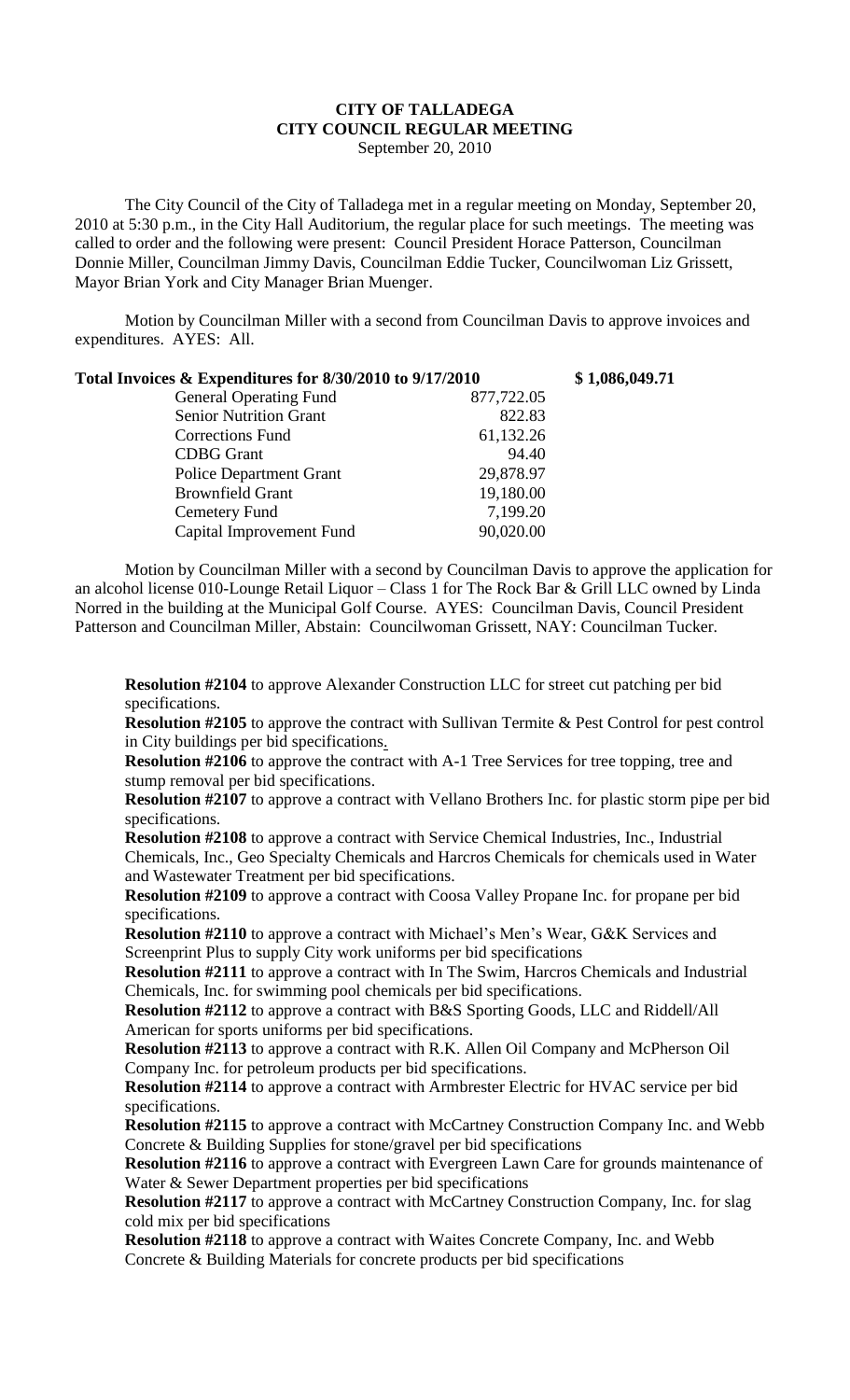**Resolution #2119** to approve a contract with Armstrong LLC, for removal of vegetation on nuisance overgrown lots per bid specifications

**Resolution #2120** to approve a contract with Garing Business Machines/Nohab Business Products, LLC for computers per bid specifications.

**Resolution #2121** to approve a contract with Vellano Brothers, Inc., Empire Pipe and Supply Company, HD Supply Waterworks, MSC Waterworks, Consolidated Pipe & Supply Company, Inc., and Summit Pipe & Supply Company Inc. for construction materials per bid specifications **Resolution #2122** to approve a contract with Brannon's Office City, Service Printing & Office Supply, AIDB, Pitney Bowes, Triplenet Pricing and Talladega Machinery & Supply for office supplies per bid specifications.

**Resolution #2123** to approve a contract with Brannon's Office City, Grainger Industrial Supply, Talladega Machinery & Supply, and All American Poly for janitorial supplies per bid specifications

**Resolution #2124** to approve a contract with Vulcan Signs, Custom Products Corporation, Allied Municipal Supply and ALLMAC Signs for traffic signs and posts per bid specifications.

Motion by Councilman Miller with a second by Councilman Davis to approve Resolutions #2104-#2124. Roll Call. AYES: Councilman Davis, Councilwoman Grissett, Council President Patterson and Councilman Miller; NAY: Councilman Tucker.

Mr. Billy Russell, lives on Watts Lane – just off of Mt. Olive Circle, addressed the Council about the continued flushing of his water lines. His residence is at the end of the water line and a fire hydrant is also being left open along with his outdoor faucet to flush the line as quickly as possible. Council President Patterson stated that he understood Mr. Russell's frustration but that everything possible was being done to remedy the problem. After further discussion it was decided that the Water Department's engineers from InSite Engineering would be invited to come to the regular council meeting on October 4, 2010 to address any questions on the continuing problem.

**Resolution #2125** to approve contract with Pro-Fire Equipment LLC to purchase a fire truck per bid specifications with a total cost of \$329,588.00.

**Resolution #2126** to approve contract rates with Coosa Valley Officials Association for officiating services for sporting events pending final negotiations for the specific scope of services.

**Resolution #2127** approving the application and appointing two members to the Board of Directors of The Public Park Authority of the Cities of Lincoln and Talladega.

**Resolution 2128** to adopt a method of payment of municipal funds pursuant to Code of Alabama, 1975 11-43A-31 for fiscal year 2010-2011.

**Resolution 2129** to surplus owned by the City of Talladega and not needed for public or municipal purposes.

Motion by Councilman Davis with a second by Councilman Miller to approve Resolutions #2125 through #2129. Roll Call. AYES: All.

Councilman Miller discussed the officiating services contract and requested that the option of having officiating done by local officials to eliminate the travel cost and perhaps there would be some at Talladega College Athletic Department who would be interested in such a part-time job. Councilman Miller also spoke on the Public Park Authority which made the Coosa River Annex property project a joint effort between the two Cities of Lincoln and Talladega.

Motion by Councilwoman Grissett with a second by Councilman Davis to approve invoices and expenditures for the Water Department. AYES: Council President Patterson, Councilman Davis and Councilman Miller, Councilwoman Grissett; NAY: Councilman Tucker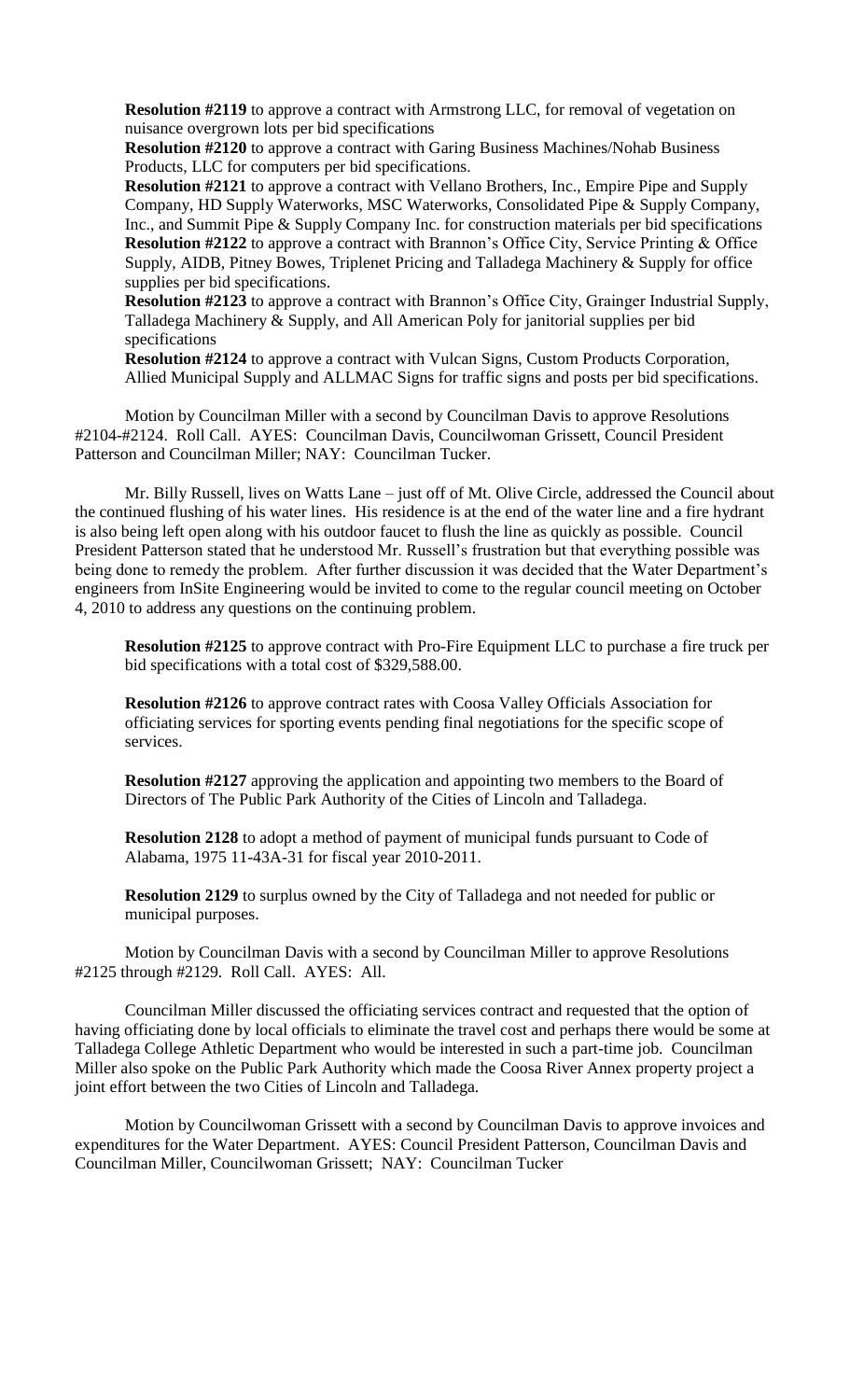## **Water Department Expenditures for 9/1/10 to 9/16/2010 \$ 375,545.35** General Fund 375,545.35

City Manager Muenger stated that a meeting with InSite Engineering had been conducted to ask for options for additional safety at the North Street Parking Lot. Even though the original design met safety standards, it was decided to go beyond the minimum requirements and include convex safety mirrors and additional signage at the parking lot entrances and exits.

Motion by Councilwoman Grissett with a second from Councilman Miller to have a budget meeting on Monday, September 27, 2010. AYES: All.

The Council's Goals for FY2010-2011 will be discussed and compiled at the next Council meeting or the first meeting in October 2010.

Motion by Councilman Davis with a second from Councilman Tucker to approve the FY 2010- 2011 Appropriations as follows:

| Antique Talladega (Ritz Theater)                   | 45,000 |
|----------------------------------------------------|--------|
| Boys & Girls Club                                  | 7,500  |
| <b>Chamber of Commerce</b>                         | 25,000 |
| <b>Community Action Agency</b>                     | 8,500  |
| <b>Community Life Institute</b>                    | 4,000  |
| Talladega Heritage Commission                      | 50,000 |
| Talladega Economic Development Board               | 25,000 |
| Isaiah House                                       | 8,500  |
| <b>RSVP</b> Program                                | 4,000  |
| Senior Rx Program – East Alabama Regional Planning | 25,000 |
| Talladega City Board of Education                  | 90.000 |

AYES: Councilman Davis, Councilwoman Grissett, Council President Patterson and Councilman Tucker; NAY: Councilman Miller

City Manager Muenger presented a reorganization plan for the Community Appearance Department and the Parks & Recreation ground maintenance crews and stated that this reorganization would not eliminate any positions or personnel but the intent was to make both departments more efficient and cost effective.

Motion by Councilman Davis with a second by Councilman Miller to approve the reorganization plan as presented. AYES: Councilman Davis, Councilwoman Grissett, Council President Patterson and Councilman Miller; NAY: Councilman Tucker

City Manager Muenger presented a proposal to close the Bemiston and Brecon Recreational Centers for a period of six months as a cost cutting measure. Manager Muenger further stated that all staff would be transferred to the Spring Street Center and that this would not occur until the renovations at Spring Street Center were far enough along to transfer all activities currently at the Brecon Center. Councilwoman Grissett stated that the cost of personnel in the Bemiston and Brecon Center should not be added in to the operating loss for the Centers or as a savings for closing the Centers because the positions are not being eliminated but moved to other areas. Councilwoman Grissett stated that she was opposed to closing the Bemiston Center. Manager Muenger clarified that adding the personnel cost into the justification for closing the two centers was more for efficiency reasons that to indicate a large loss. Councilman Miller questioned the utilities cost listed and Financial Director St. James verbally provided more accurate amounts which were also higher than those listed. Manager Muenger also indicated that there were negotiations with the gymnastics instructor, Tanya Ingram, for a sharing of the utilities cost at the Mattie Simmons Center in order to keep that center open for the gymnastics program. Councilman Miller indicated that his vote on the closures was with the stipulation that this issue be re-evaluated in six months and that the Parks & Recreation Department work on programs for these recreation centers when they do re-open.

Motion by Councilman Davis with a second by Councilman Miller to approve the closure of the Bemiston and Brecon Recreation Centers for a period of six months. AYES: Councilman Davis, Council President Patterson and Councilman Miller; NAYS: Councilman Tucker and Councilwoman Grissett.

Council President Patterson requested a sign be posted at the Spring Street Recreation Center informing the public of the renovation and that the Center was still open with limited activities.